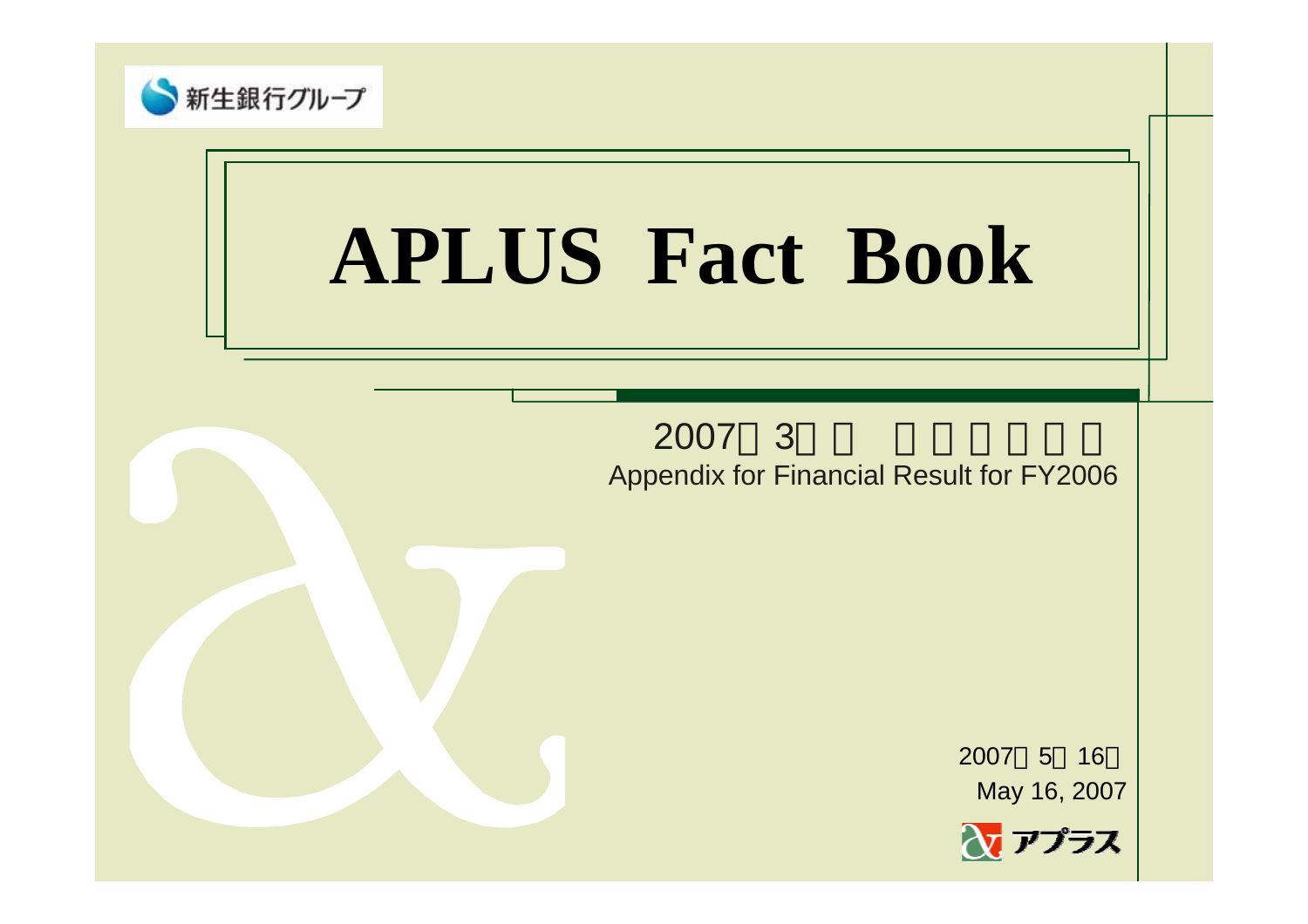## Contents

| ٠,             | Summary of income statements                            | $\cdot$ 3 |
|----------------|---------------------------------------------------------|-----------|
| ٠.             | Account receivables                                     | $\cdot$ 4 |
| ٠.             | Operating revenue                                       | .5        |
| ä,             | Trading volume                                          | .6        |
| $\blacksquare$ | <b>Operating expenses</b>                               | .7        |
| ä,             | Accounts number information                             | .8        |
| ä,             | Information about Credit card & Loan card               | . 9       |
|                | Balance of total funding                                | .10       |
|                |                                                         | .11       |
|                | Oueslit anato and allowances fou hard debts information |           |

Credit costs and allowance for bad debts information

Note : English representations of tables and figures in this materials are based on translations of the original disclosure in the Japanese language.



: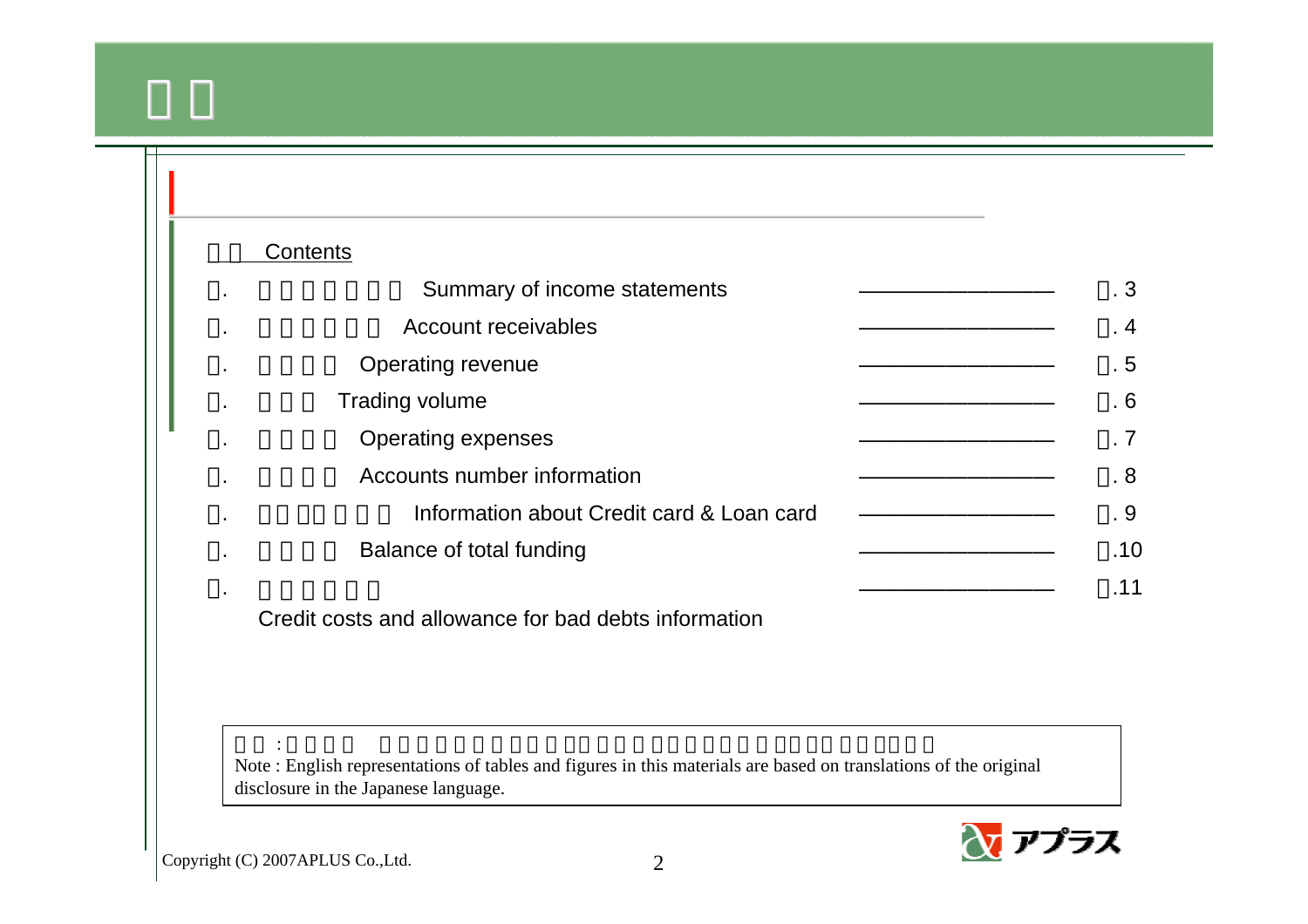|   | Summary of income statements                |            |                                           |                  |            |                                                   |                       |            |            |                                                                       |            |
|---|---------------------------------------------|------------|-------------------------------------------|------------------|------------|---------------------------------------------------|-----------------------|------------|------------|-----------------------------------------------------------------------|------------|
|   |                                             |            |                                           | Non-Consolidated |            |                                                   |                       |            |            |                                                                       |            |
|   |                                             | 2004       | $2005 - 9$<br>Mar. 31, 2005 Sep. 30, 2005 | 2006 3           | 2006       | 2006<br>Mar. 31, 2006 Sep. 30, 2006 Mar. 31, 2007 | 2004<br>Mar. 31, 2005 | 2005 9     | 2006 3     | 2006<br>Sep. 30, 2005   Mar. 31, 2006   Sep. 30, 2006   Mar. 31, 2007 | 2006       |
|   | Unit<br>Millions of yen)                    | (6 months) | (6 months)                                | (6 months)       | (6 months) | (6 months)                                        | (6 months)            | (6 months) | (6 months) | (6 months)                                                            | (6 months) |
|   | Operating revenue                           | 51,056     | 49,562                                    | 51,712           | 57,380     | 54,034                                            | 50,842                | 49,311     | 51,328     | 52,448                                                                | 49,017     |
|   | Credit card shopping (Sogo)                 | 2840       | 3082                                      | 3,439            | 4,289      | 4,610                                             | 2840                  | 3,082      | 3,439      | 3,683                                                                 | 4016       |
|   | Installment shopping credit (Kohin)         | 7,353      | 6756                                      | 6838             | 10,226     | 10,276                                            | 7,353                 | 6,756      | 6838       | 9,780                                                                 | 9,740      |
|   | Credit guarantee                            | 15,675     | 15,445                                    | 14,661           | 13,848     | 12576                                             | 15,675                | 15,445     | 14,661     | 13,549                                                                | 12,284     |
| I | Loan                                        | 20,643     | 19,855                                    | 21,322           | 23,918     | 21,013                                            | 20,643                | 19,855     | 21,322     | 20,174                                                                | 17,367     |
|   | <b>Financial income</b>                     | 1,273      | 915                                       | 1,032            | 1,093      | 1,275                                             | 1,258                 | 914        | 1,005      | 1,076                                                                 | 1,297      |
|   | <b>Others</b>                               | 3,269      | 3506                                      | 4,419            | 4,003      | 4,282                                             | 3,070                 | 3,256      | 4,061      | 4,184                                                                 | 4,311      |
|   | Operating expenses                          | 44,729     | 43,238                                    | 43,570           | 53,937     | 72,441                                            | 44,620                | 43,077     | 43,571     | 48,848                                                                | 66,251     |
|   | Selling general and administrative expenses | 38,311     | 40586                                     | 41,328           | 51,385     | 69,303                                            | 38,211                | 40,431     | 41,334     | 46,297                                                                | 63123      |
|   | <b>Financial expenses</b>                   | 6418       | 2651                                      | 2,241            | 2551       | 3,138                                             | 6,409                 | 2646       | 2,237      | 2551                                                                  | 3,127      |
|   | Operating income                            | 6326       | 6324                                      | 8142             | 3,442      | (18,407)                                          | 6,221                 | 6,233      | 7,756      | 3,599                                                                 | (17, 233)  |
|   | Ordinary income                             | 4,647      | 6474                                      | 8186             | 3543       | (18,522)                                          | 4,263                 | 6,191      | 7,632      | 3,579                                                                 | (17,505)   |
|   | Net income                                  | 4,611      | 8039                                      | 8,301            | 501        | (29, 887)                                         | 4,215                 | 7,513      | 8,028      | 638                                                                   | (28,579)   |

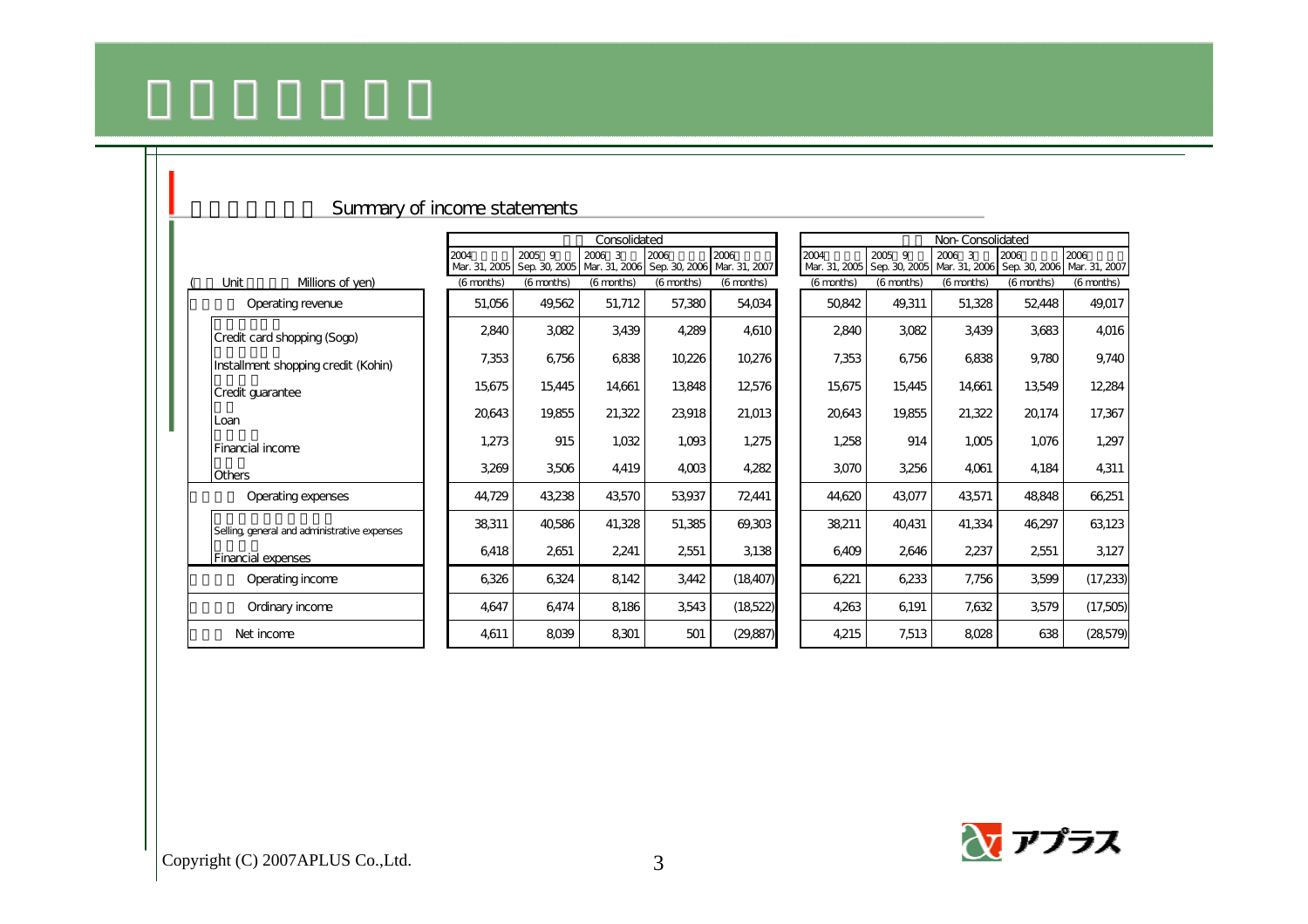|            | ACCOUNT RECEIVANCS                                              |           |           |              |                                                                       |           |                          |           |                  |           |                                                                       |
|------------|-----------------------------------------------------------------|-----------|-----------|--------------|-----------------------------------------------------------------------|-----------|--------------------------|-----------|------------------|-----------|-----------------------------------------------------------------------|
|            |                                                                 |           |           | Consolidated |                                                                       |           |                          |           | Non-Consolidated |           |                                                                       |
|            |                                                                 | 2005 3    | 2005 9    | 2006 3       | 2006 9                                                                | 2007 3    | 2005 3                   | 2005 9    | 2006 3           | 2006 9    | 2007 3                                                                |
|            |                                                                 |           |           |              | Mar. 31, 2005 Sep. 30, 2005 Mar. 31, 2006 Sep. 30, 2006 Mar. 31, 2007 |           |                          |           |                  |           | Mar. 31, 2005 Sep. 30, 2005 Mar. 31, 2006 Sep. 30, 2006 Mar. 31, 2007 |
|            | Millions of yen)<br>Unit                                        |           |           |              |                                                                       |           |                          |           |                  |           |                                                                       |
|            | Credit card shopping (Sogo)                                     | 27,122    | 28535     | 36.998       | 39.403                                                                | 42182     | 27,122                   | 28535     | 29,499           | 31,772    | 34,757                                                                |
|            | Installment shopping credit (Kohin)                             | 214,279   | 243,607   | 253,844      | 296,895                                                               | 233,835   | 214,279                  | 243,607   | 242,410          | 283,686   | 216,200                                                               |
|            | Automobile credit                                               | 54,770    | 72913     | 75,383       | 88886                                                                 | 42502     | 54,770                   | 72913     | 74,810           | 88432     | 41,831                                                                |
|            | Other shopping credit                                           | 159,509   | 170,693   | 178,461      | 208008                                                                | 191,332   | 159,509                  | 170,693   | 167,599          | 195,253   | 174,368                                                               |
| Loan       |                                                                 | 240433    | 266,757   | 277,748      | 268,293                                                               | 253,979   | 240,433                  | 266,757   | 247,483          | 236.428   | 222,942                                                               |
|            | Consumer Ioan                                                   | 196,982   | 222,888   | 234,062      | 253,383                                                               | 241,844   | 196,982                  | 222,888   | 203,797          | 221,518   | 210806                                                                |
|            | Cashing by credit card                                          | 57,989    | 64,570    | 66350        | 70082                                                                 | 63,887    | 57,989                   | 64,570    | 53,878           | 57.192    | 51,594                                                                |
|            | Loan card                                                       | 85,468    | 104,013   | 131,956      | 133.732                                                               | 123,132   | 85.468                   | 104.013   | 119177           | 120036    | 109,548                                                               |
|            | Other consumer loan                                             | 53,524    | 54,304    | 35,755       | 49,568                                                                | 54,823    | 53,524                   | 54,304    | 30,741           | 44,289    | 49,663                                                                |
|            | Other Ioan                                                      | 43,451    | 43,868    | 43,686       | 14,909                                                                | 12135     | 43,451                   | 43,868    | 43,686           | 14,909    | 12135                                                                 |
|            | <b>Others</b>                                                   | 3,234     | 2714      | 180          | 153                                                                   | 134       |                          | L.        |                  |           | $\overline{\phantom{a}}$                                              |
|            | Total installment receivables                                   | 485,070   | 541,613   | 568,771      | 604,745                                                               | 530132    | 481,836                  | 538,899   | 519,393          | 551,887   | 473,900                                                               |
|            | Automobile credit                                               | 607.390   | 480,294   | 454,835      | 459.741                                                               | 458.333   | 607,390                  | 480.294   | 454,835          | 459.741   | 458,333                                                               |
|            | $(* 1)$<br>Off-balance receivables in credit quarantee business |           | 120700    | 150,809      | 152011                                                                | 147,613   | $\overline{\phantom{a}}$ | 120.700   | 150809           | 152011    | 147,613                                                               |
|            | Other shopping credit                                           | 288.893   | 217,434   | 174.742      | 152854                                                                | 129,306   | 288,893                  | 217,434   | 174,742          | 152854    | 129,306                                                               |
|            | $(* 1)$<br>Off-balance receivables in credit quarantee business |           | 62676     | 92539        | 97,898                                                                | 94,077    | $\overline{\phantom{a}}$ | 62,676    | 92539            | 97,898    | 94,077                                                                |
|            | <b>Others</b>                                                   | 124,033   | 118989    | 116,733      | 111,780                                                               | 106,657   | 124,033                  | 118,989   | 114,051          | 109,292   | 104,389                                                               |
|            | Credit quarantee receivables (*1)                               | 1,020,317 | 816719    | 746,311      | 724,376                                                               | 694,297   | 1,020,317                | 816,719   | 743629           | 721,888   | 692028                                                                |
| Total (*2) |                                                                 | 1,505,387 | 1,358,333 | 1,315,083    | 1,329,121                                                             | 1,224,429 | 1,502,153                | 1,355,618 | 1,263023         | 1,273,776 | 1,165,928                                                             |

## A cool int Deceivables

 $(*1)$  2005/9

Since September 2005, we have set a cap on credit guarantee in part of our credit guarantee business. A portion in excess of the cap has been deducted from the Credit guarantee receivables. "Off-balance receivables in Credit guarantee business" indicates the amount in excess of the cap.

 $(*2)$  2006/3

Since March 2006, uncollectible estimated amounts from legally bankrupt borrowers and virtually bankrupt borrowers have been charged off from the Account receivables.

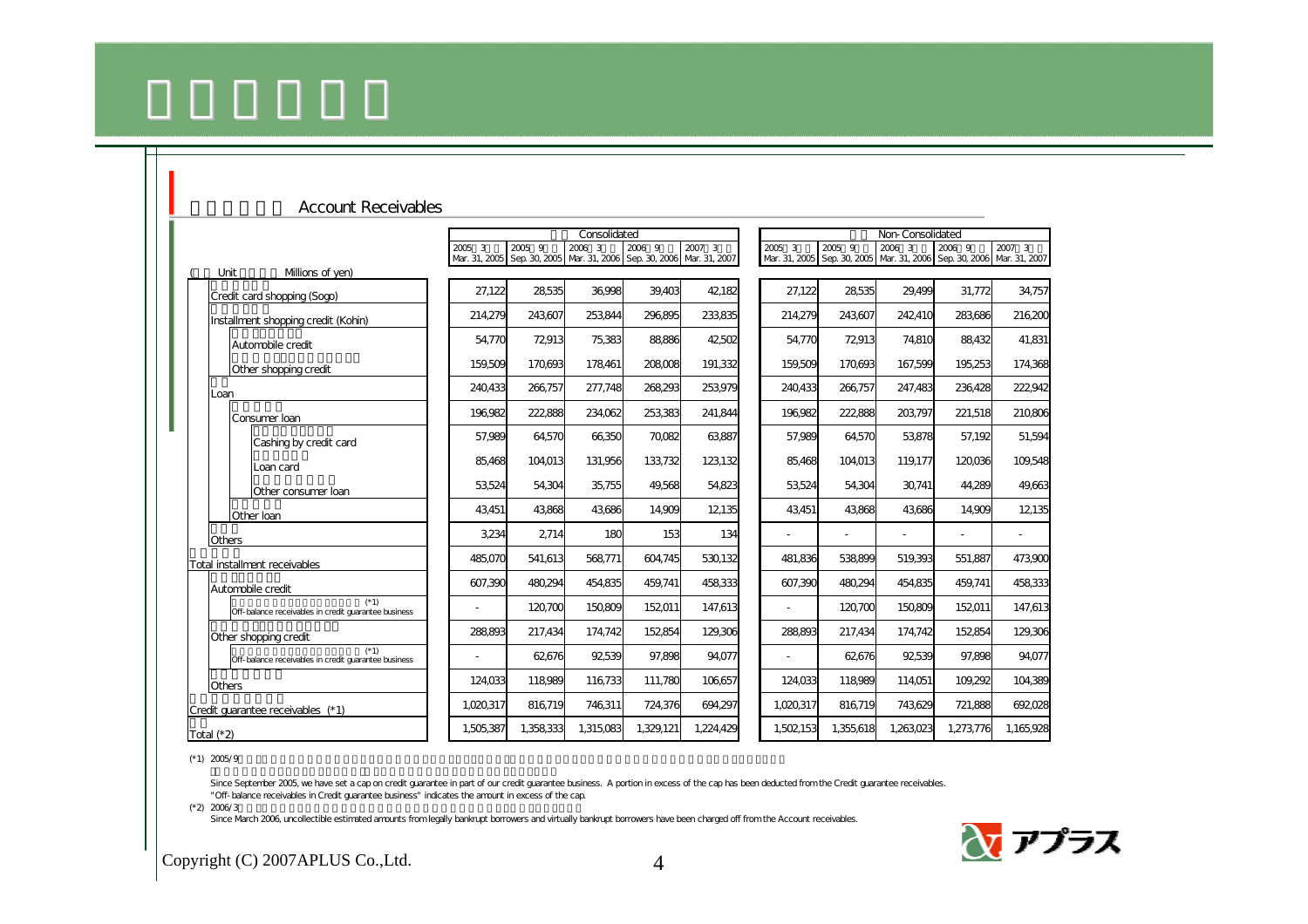|        | Operating revenue                   |                       |            |              |                                                                |            |            |                                       |                  |                                                  |            |
|--------|-------------------------------------|-----------------------|------------|--------------|----------------------------------------------------------------|------------|------------|---------------------------------------|------------------|--------------------------------------------------|------------|
|        |                                     |                       |            | Consolidated |                                                                |            |            |                                       | Non-Consolidated |                                                  |            |
|        |                                     | 2004<br>Mar. 31, 2005 | 2005 9     | 2006 3       | 2006<br>Sep. 30, 2005 Mar. 31, 2006 Sep 30, 2006 Mar. 31, 2007 | 2006       | 2004       | 2005 9<br>Mar. 31, 2005 Sep. 30, 2005 | 2006 3           | 2006<br>Mar. 31, 2006 Sep 30, 2006 Mar. 31, 2007 | 2006       |
|        | Unit<br>Millions of yen)            | (6 months)            | (6 months) | (6 months)   | (6 months)                                                     | (6 months) | (6 months) | (6 months)                            | (6 months)       | (6 months)                                       | (6 months) |
|        | Credit card shopping (Sogo)         | 2840                  | 3082       | 3,439        | 4,289                                                          | 4,610      | 2840       | 3082                                  | 3,439            | 3683                                             | 4016       |
|        | Installment shopping credit (Kohin) | 7.353                 | 6756       | 6838         | 10,226                                                         | 10,276     | 7,353      | 6,756                                 | 6838             | 9.780                                            | 9.740      |
|        | Automobile credit                   | 1,199                 | 1,427      | 1,616        | 1,805                                                          | 2,207      | 1,199      | 1,427                                 | 1,616            | 1,790                                            | 2189       |
|        | Other shopping credit               | 6154                  | 5,329      | 5,222        | 8420                                                           | 8068       | 6154       | 5,329                                 | 5,222            | 7,990                                            | 7,550      |
|        | Credit quarantee                    | 15,675                | 15,445     | 14,661       | 13,848                                                         | 12,576     | 15,675     | 15,445                                | 14.661           | 13,549                                           | 12,284     |
|        | Automobile credit                   | 6072                  | 6109       | 5,881        | 5,602                                                          | 5,199      | 6072       | 6109                                  | 5,881            | 5,602                                            | 5,199      |
|        | Other shopping credit               | 8551                  | 8332       | 7,811        | 7,020                                                          | 6193       | 8551       | 8332                                  | 7,811            | 7,020                                            | 6193       |
|        | <b>Others</b>                       | 1,051                 | 1,004      | 968          | 1,224                                                          | 1,183      | 1,051      | 1,004                                 | 968              | 925                                              | 891        |
| Loan   |                                     | 20,643                | 19,855     | 21,322       | 23,918                                                         | 21,013     | 20,643     | 19,855                                | 21,322           | 20174                                            | 17,367     |
|        | Consumer Ioan                       | 20447                 | 19.676     | 21,168       | 23,784                                                         | 20,901     | 20447      | 19.676                                | 21,168           | 20041                                            | 17,255     |
|        | Cashing by credit card              |                       | 10,050     | 10,387       | 10,589                                                         | 9,716      |            | 10050                                 | 10,387           | 8693                                             | 7,913      |
|        | Loan card                           |                       | 8496       | 9,576        | 11,538                                                         | 9,427      |            | 8,496                                 | 9,576            | 10,047                                           | 7,939      |
|        | Other consumer loan                 |                       | 1,129      | 1,204        | 1,657                                                          | 1,756      |            | 1,129                                 | 1,204            | 1,300                                            | 1,402      |
|        | Other Ioan                          | 196                   | 179        | 153          | 133                                                            | 112        | 196        | 179                                   | 153              | 133                                              | 112        |
|        | <b>Financial income</b>             | 1,273                 | 915        | 1,032        | 1,093                                                          | 1,275      | 1,258      | 914                                   | 1,005            | 1.076                                            | 1,297      |
| Others |                                     | 3,269                 | 3,506      | 4,419        | 4,003                                                          | 4,282      | 3,070      | 3,256                                 | 4,061            | 4,184                                            | 4,311      |
| Total  |                                     | 51,056                | 49,562     | 51,712       | 57,380                                                         | 54,034     | 50,842     | 49,311                                | 51,328           | 52448                                            | 49,017     |





Copyright (C) 2007APLUS Co., Ltd.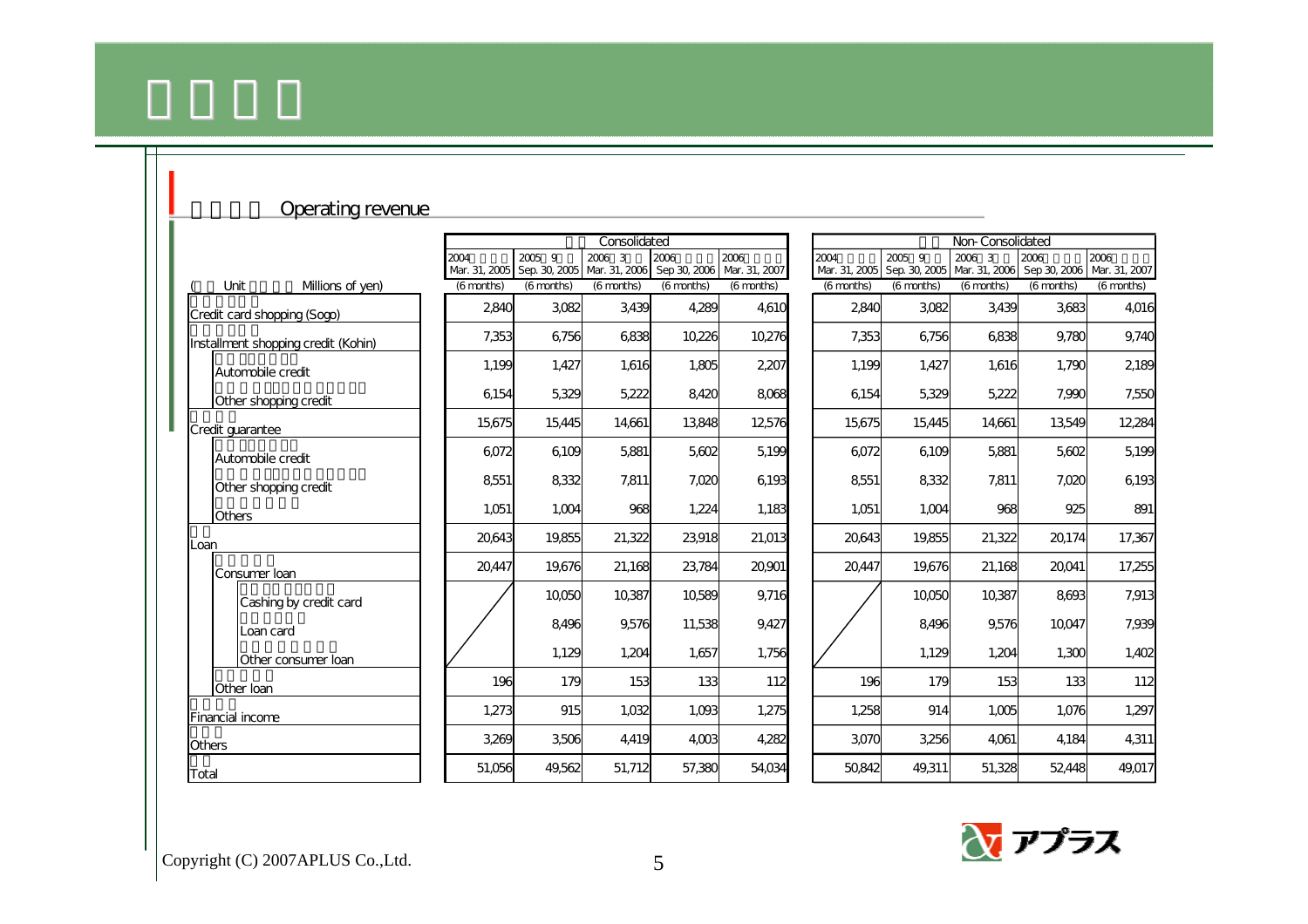| Trading volume                      |                       |            |                                                                  |            |            |                       |            |                                       |                                    |            |
|-------------------------------------|-----------------------|------------|------------------------------------------------------------------|------------|------------|-----------------------|------------|---------------------------------------|------------------------------------|------------|
|                                     |                       |            | Consolidated                                                     |            |            |                       |            | Non-Consolidated                      |                                    |            |
|                                     | 2004<br>Mar. 31, 2005 | 2005 9     | 2006 3<br>Sep. 30, 2005 Mar. 31, 2006 Sep 30, 2006 Mar. 31, 2007 | 2006       | 2006       | 2004<br>Mar. 31, 2005 | $2005 - 9$ | 2006 3<br>Sep. 30, 2005 Mar. 31, 2006 | 2006<br>Sep 30, 2006 Mar. 31, 2007 | 2006       |
| Milions of yen)<br>Unit             | $(6$ months)          | (6 months) | (6 months)                                                       | (6 months) | (6 months) | (6 months)            | (6 months) | (6 months)                            | (6 months)                         | (6 months) |
| Credit card shopping (Sogo)         | 110,283               | 122721     | 144,134                                                          | 177,051    | 199,897    | 110,283               | 122,721    | 144,134                               | 159,459                            | 181,746    |
| Installment shopping credit (Kohin) | 74,041                | 94.977     | 74,758                                                           | 89,052     | 63,028     | 74.041                | 94,977     | 74,758                                | 81,954                             | 52583      |
| Automobile credit                   | 10,107                | 31,566     | 24,261                                                           | 35,726     | 19,393     | 10,107                | 31,566     | 24,261                                | 35,520                             | 18917      |
| Other shopping credit               | 63,934                | 63,411     | 50,496                                                           | 53,326     | 43,634     | 63,934                | 63,411     | 50,496                                | 46,433                             | 33,666     |
| Credit quarantee                    | 248,880               | 209,487    | 213944                                                           | 209,738    | 183051     | 248880                | 209,487    | 213,944                               | 204.137                            | 177,837    |
| Automobile credit                   | 172,337               | 146,681    | 158749                                                           | 158,404    | 148128     | 172337                | 146,681    | 158749                                | 158404                             | 148,128    |
| Other shopping credit               | 73,120                | 59,898     | 52,217                                                           | 43,321     | 27,357     | 73,120                | 59,898     | 52,217                                | 43,321                             | 27,357     |
| <b>Others</b>                       | 3,422                 | 2908       | 2978                                                             | 8013       | 7,565      | 3,422                 | 2908       | 2978                                  | 2412                               | 2351       |
| Loan                                | 82572                 | 95,500     | 95,087                                                           | 102355     | 86,996     | 82572                 | 95,500     | 95,087                                | 90335                              | 77,174     |
| Consumer Ioan                       | 79,345                | 94,447     | 94,554                                                           | 101,942    | 86,648     | 79,345                | 94,447     | 94,554                                | 89,922                             | 76826      |
| Cashing by credit card              | 43,239                | 46,935     | 48,291                                                           | 55,535     | 51,758     | 43,239                | 46,935     | 48,291                                | 48,650                             | 45,590     |
| Loan card                           | 34,733                | 44,593     | 40,060                                                           | 38,590     | 26,941     | 34,733                | 44,593     | 40,060                                | 34,562                             | 23,834     |
| Other consumer loan                 | 1,372                 | 2918       | 6,202                                                            | 7,816      | 7,948      | 1,372                 | 2918       | 6,202                                 | 6,709                              | 7,401      |
| Other Ioan                          | 3,226                 | 1,052      | 533                                                              | 412        | 348        | 3,226                 | 1,052      | 533                                   | 412                                | 348        |
| Others                              | 458,186               | 503,526    | 530,440                                                          | 585,987    | 597,042    | 456,924               | 503,166    | 530,230                               | 585,673                            | 596,694    |
| Total                               | 973,963               | 1,026,213  | 1,058,366                                                        | 1,164,185  | 1,130016   | 972701                | 1,025,854  | 1,058,156                             | 1,121,559                          | 1,086,036  |

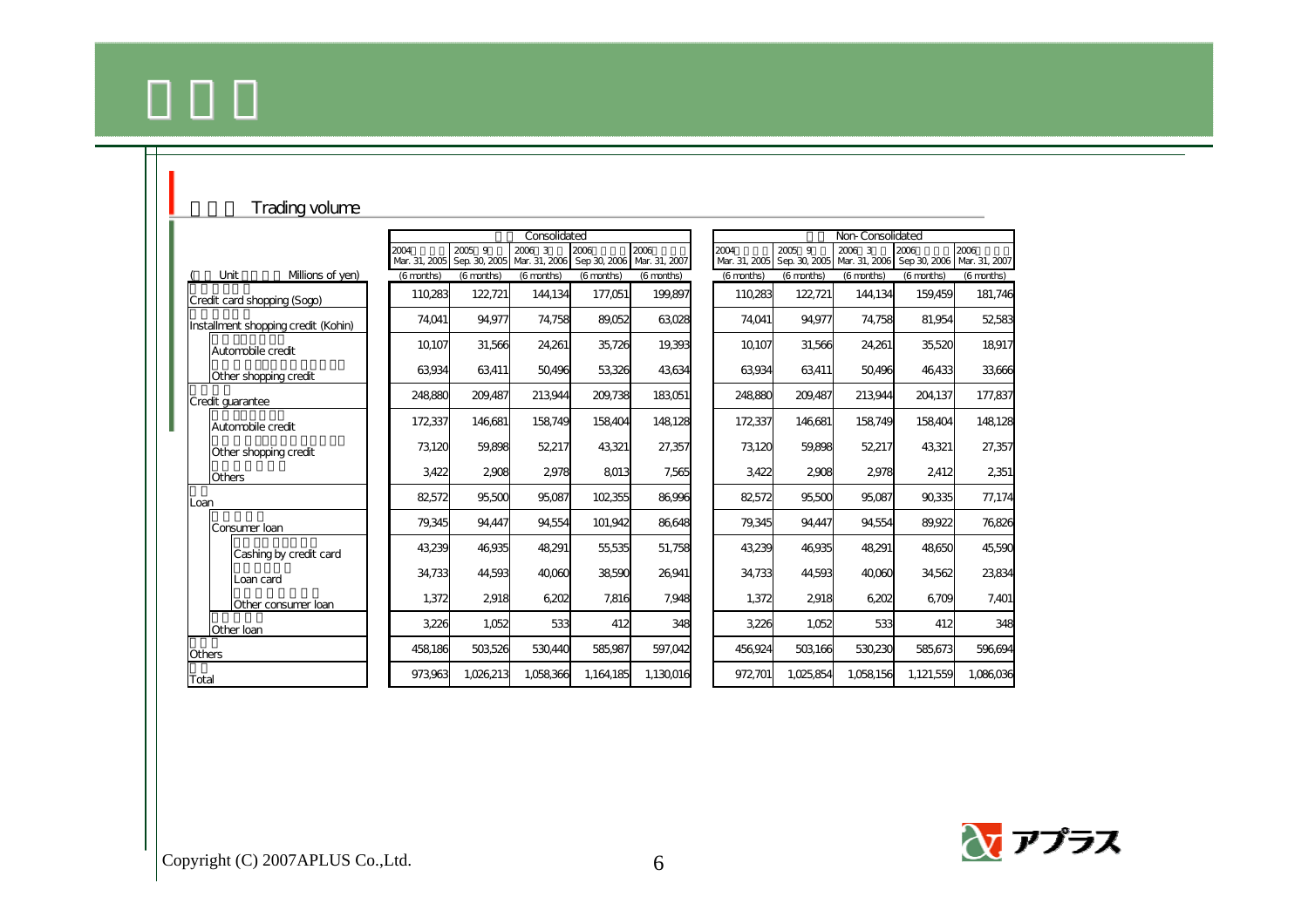| Operating expenses                           |                       |                         |              |            |                                                 |            |                                                     |                  |                      |                       |
|----------------------------------------------|-----------------------|-------------------------|--------------|------------|-------------------------------------------------|------------|-----------------------------------------------------|------------------|----------------------|-----------------------|
|                                              |                       |                         | Consolidated |            |                                                 |            |                                                     | Non-Consolidated |                      |                       |
|                                              | 2004<br>Mar. 31, 2005 | 2005 9<br>Sep. 30, 2005 | 2006 3       | 2006       | 2006<br>Mar. 31, 2006 Sep 30, 2006 Ma. 31, 2007 | 2004       | 2005 9<br>Mar. 31, 2005 Sep. 30, 2005 Mar. 31, 2006 | 2006 3           | 2006<br>Sep 30, 2006 | 2006<br>Mar. 31, 2007 |
| Unit<br>Millions of yen)                     | (6 months)            | (6 months)              | (6 months)   | (6 months) | (6 months)                                      | (6 months) | (6 months)                                          | (6 months)       | (6 months)           | (6 months)            |
| Selling, general and administrative expenses | 38311                 | 40,586                  | 41,328       | 51,385     | 69,303                                          | 38,211     | 40,431                                              | 41,334           | 46,297               | 63123                 |
| Net provision of allowance for bad debts     | 12754                 | 13,719                  | 13,047       | 17,590     | 30,273                                          | 12,678     | 13,570                                              | 13,089           | 15,774               | 27,901                |
| <b>Salaries</b>                              | 4,700                 | 5,122                   | 5,084        | 6017       | 6892                                            | 4,644      | 5,052                                               | 5,032            | 5,226                | 5,960                 |
| Provision for accrued bonuses                | 1,214                 | 1,325                   | 1,292        | 1,521      | (550)                                           | 1,214      | 1,325                                               | 1,292            | 1,352                | (519)                 |
| Handling charges                             | 7,388                 | 8,316                   | 8826         | 10,488     | 9,923                                           | 7,426      | 8,398                                               | 8915             | 10,052               | 9,448                 |
| Exchange costs                               | 1,842                 | 2,003                   | 2135         | 2397       | 2471                                            | 1,841      | 2003                                                | 2134             | 2,324                | 2401                  |
| Sales promotion costs                        | 2275                  | 2396                    | 2862         | 3,421      | 3672                                            | 2275       | 2396                                                | 2862             | 3,273                | 3,475                 |
| Rent                                         | 1,568                 | 1,620                   | 1,818        | 2026       | 1,955                                           | 1,828      | 1,814                                               | 1,797            | 1,851                | 1,769                 |
| Depreciation and amotization                 | 1,479                 | 1,441                   | 1,325        | 1,388      | 1,441                                           | 1,264      | 1,287                                               | 1,323            | 1,300                | 1,347                 |
| Communication costs                          | 1,507                 | 1,660                   | 1,745        | 1,996      | 1,901                                           | 1,504      | 1.658                                               | 1,742            | 1,796                | 1,727                 |
| Others                                       | 5,425                 | 4,983                   | 5,326        | 6,934      | 13,794                                          | 5,375      | 4,928                                               | 5,278            | 5,669                | 12011                 |
| <b>Financial expenses</b>                    | 6418                  | 2651                    | 2241         | 2551       | 3138                                            | 6,409      | 2646                                                | 2,237            | 2551                 | 3,127                 |
| Interest expenses                            | 5,974                 | 2541                    | 2169         | 2529       | 3,127                                           | 5,966      | 2,535                                               | 2166             | 2528                 | 3116                  |
| Others                                       | 443                   | 110                     | 71           | 22         | 11                                              | 443        | 110                                                 | 71               | 22                   | 11                    |
| Total                                        | 44,729                | 43,238                  | 43,570       | 53,937     | 72,441                                          | 44,620     | 43,077                                              | 43,571           | 48,848               | 66,251                |

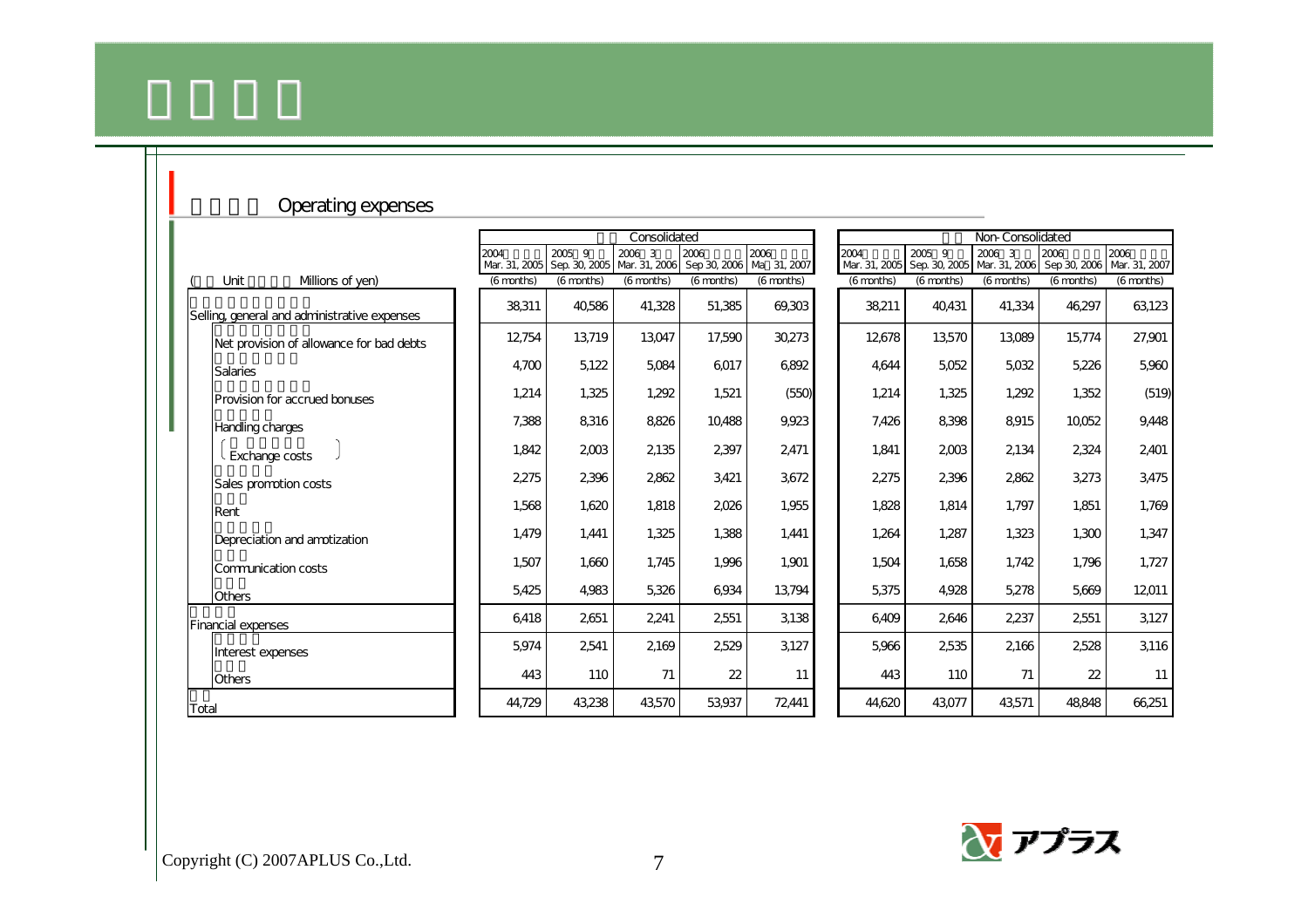|                                                        |            |            | Consolidated |            |                                                                                 |                                     |            | Non-Consolidated                                                                |                                                   |            |
|--------------------------------------------------------|------------|------------|--------------|------------|---------------------------------------------------------------------------------|-------------------------------------|------------|---------------------------------------------------------------------------------|---------------------------------------------------|------------|
|                                                        | 2004       | 2005 9     | 2006 3       | 2006       | 2006<br>Mar. 31, 2005 Sep. 30, 2005 Mar. 31, 2006 Sep. 30, 2006 Mar. 31, 2007   | 2004<br>Mar. 31, 2005 Sep. 30, 2005 | 2005 9     | 2006 3                                                                          | 2006<br>Mar. 31, 2006 Sep. 30, 2006 Mar. 31, 2007 | 2006       |
| Unit<br>Thousand)                                      | (6 months) | (6 months) | (6 months)   | (6 months) | (6 months)                                                                      | (6 months)                          | (6 months) | (6 months)                                                                      | (6 months)                                        | (6 months) |
| Number of new transactions in shopping credit business | 366        | 338        | 304          | 319        | 241                                                                             | 366                                 | 338        | 304                                                                             | 296                                               | 210        |
| Installment shopping credit                            | 136        | 157        | 137          | 175        | 117                                                                             | 136                                 | 157        | 137                                                                             | 152                                               | 85         |
| Credit quarantee                                       | 229        | 181        | 167          | 143        | 124                                                                             | 229                                 | 181        | 167                                                                             | 143                                               | 124        |
|                                                        | 2005 3     | 2005 9     | 2006 3       | 2006 9     | 2007 3<br>Mar. 31, 2005 Sep. 30, 2005 Mar. 31, 2006 Sep. 30, 2006 Mar. 31, 2007 | 2005 3                              | 2005 9     | 2006 3<br>Mar. 31, 2005 Sep. 30, 2005 Mar. 31, 2006 Sep. 30, 2006 Mar. 31, 2007 | 2006 9                                            | 2007 3     |
| Unit<br>Thousand)                                      |            |            |              |            |                                                                                 |                                     |            |                                                                                 |                                                   |            |
| Number of outstanding transactions (bills)             |            |            |              |            |                                                                                 | 7,401                               | 7,920      | 8,287                                                                           | 8.727                                             | 8822       |
| Credit card and Loan card                              |            |            |              |            |                                                                                 | 1,269                               | 1.415      | 1,536                                                                           | 1.766                                             | 1,822      |
| Shopping credit                                        |            |            |              |            |                                                                                 | 1,544                               | 1,533      | 1,493                                                                           | 1,471                                             | 1,395      |
| Settlement business                                    |            |            |              |            |                                                                                 | 4,540                               | 4,924      | 5,207                                                                           | 5.435                                             | 5,546      |
| Others                                                 |            |            |              |            |                                                                                 | 47                                  | 46         | 49                                                                              | 53                                                | 58         |
| Unit<br>Thousand)                                      |            |            |              |            |                                                                                 |                                     |            |                                                                                 |                                                   |            |
| Number of merchants                                    | 625        | 634        | 648          | 897        | 833                                                                             | 625                                 | 634        | 648                                                                             | 738                                               | 672        |
| Credit card                                            | 271        | 270        | 272          | 427        | 375                                                                             | 271                                 | 270        | 272                                                                             | 357                                               | 285        |
| Shopping credit                                        | 354        | 364        | 376          | 470        | 457                                                                             | 354                                 | 364        | 376                                                                             | 381                                               | 387        |
| Thousand)<br>Unit                                      |            |            |              |            |                                                                                 |                                     |            |                                                                                 |                                                   |            |
| CD<br>Number of cash dispensers                        |            |            |              |            |                                                                                 | 136                                 | 144        | 141                                                                             | 139                                               | 140        |
| Branches)<br>Unit                                      |            |            |              |            |                                                                                 |                                     |            |                                                                                 |                                                   |            |
| Number of sales branches                               |            |            |              |            |                                                                                 | 64                                  | 64         | 70                                                                              | 70                                                | 39         |
| Unit<br>Employees)                                     | 1.932      | 1.994      | 2243         | 2249       | 1,517                                                                           | 1.890                               | 1.959      | 1.931                                                                           | 1.922                                             | 1,275      |
| Number of employees                                    |            |            |              |            |                                                                                 |                                     |            |                                                                                 |                                                   |            |

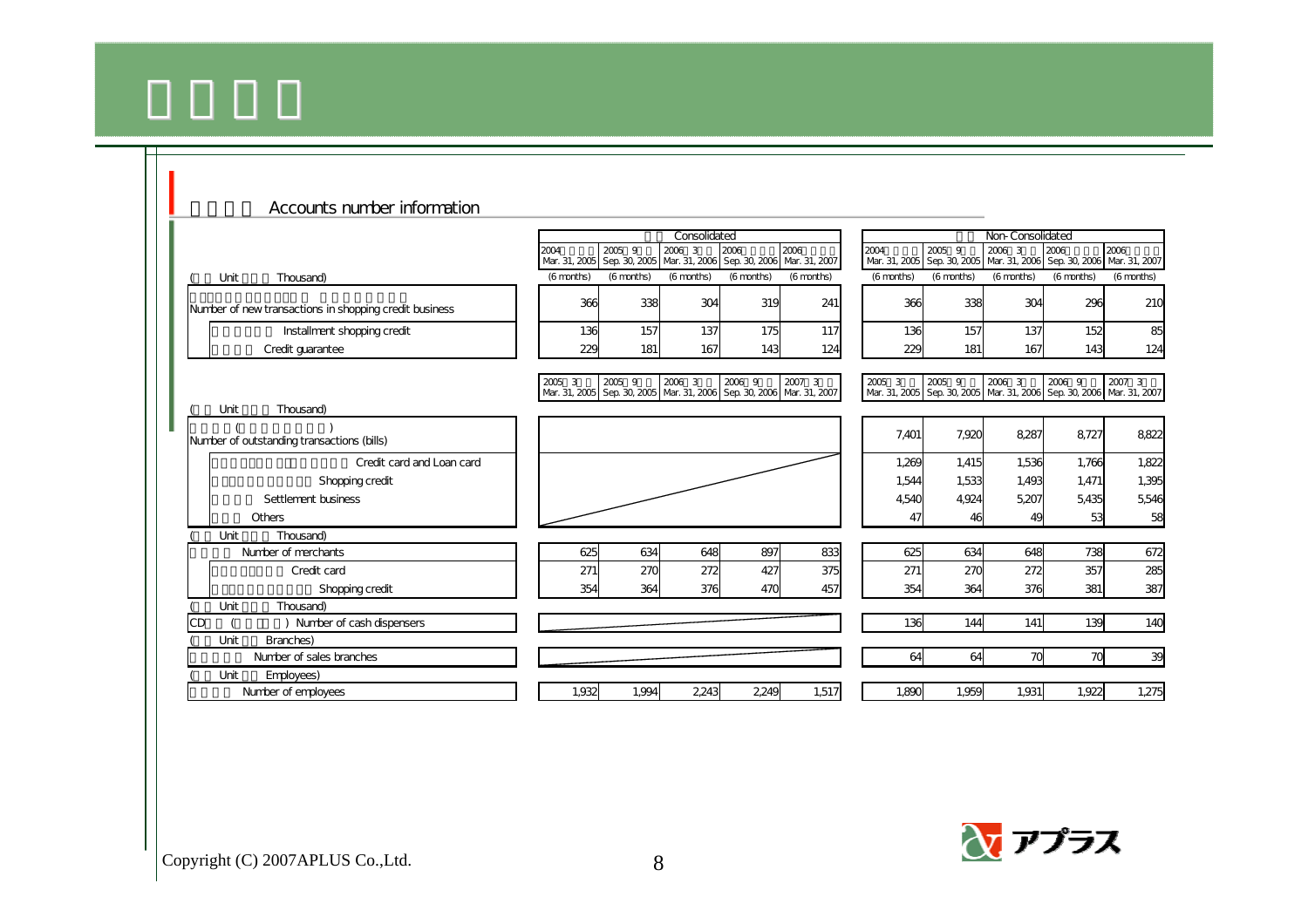|                                                    | Information about Credit card & Loan card (Non-Consolidated)                                                                         |
|----------------------------------------------------|--------------------------------------------------------------------------------------------------------------------------------------|
|                                                    | Non-Consolidated                                                                                                                     |
|                                                    | 2005 9<br>2006 3<br>2006<br>2006<br>2004<br>Mar. 31, 2005 Sep. 30, 2005 Mar. 31, 2006 Sep. 30, 2006 Mar. 31, 2007                    |
| Unit<br>Thousand)                                  | (6 months)<br>(6 months)<br>(6 months)<br>(6 months)<br>(6 months)                                                                   |
| Number of new card issuance                        | 834<br>891<br>905<br>887<br>718                                                                                                      |
| Credit card                                        | 793<br>725<br>781<br>782<br>689                                                                                                      |
| Loan card                                          | 109<br>106<br>112<br>28<br>108                                                                                                       |
|                                                    |                                                                                                                                      |
|                                                    | 2005 3<br>$\overline{2005}$ 9<br>2006 3<br>2006 9<br>2007 3<br>Mar. 31, 2005 Sep. 30, 2005 Mar. 31, 2006 Sep. 30, 2006 Mar. 31, 2007 |
| Thousand)<br>Unit                                  |                                                                                                                                      |
| Total available cardholders                        | 5,734<br>6,263<br>6,841<br>7,359<br>7,612                                                                                            |
| Credit card                                        | 4,793<br>5,374<br>5,992<br>6560<br>6890                                                                                              |
| Loan card                                          | 941<br>889<br>848<br>799<br>722                                                                                                      |
| Unit<br>100Millions of yen)                        |                                                                                                                                      |
| Loan receivables outstanding by interest rate zone |                                                                                                                                      |
| 150%                                               |                                                                                                                                      |
| 180%                                               | 329<br>306                                                                                                                           |
| 200%                                               | 152<br>152                                                                                                                           |
| 25.0%                                              | 527<br>506                                                                                                                           |
| 29.2%                                              | 1,024<br>935                                                                                                                         |
| Cashing by credit card                             | 757<br>712                                                                                                                           |
| Loan card                                          | 1,285<br>1,199                                                                                                                       |
| Total $(*1)$                                       | 2043<br>1,911                                                                                                                        |
| Unit<br>Thousand)                                  |                                                                                                                                      |
| Number of active accounts                          | 549<br>520                                                                                                                           |
| Cashing by credit card                             | 312<br>304                                                                                                                           |
| Loan card                                          | 237<br>215                                                                                                                           |
| Unit<br>Thousand of yen)                           |                                                                                                                                      |
| Credit outstanding per account                     | 371<br>367                                                                                                                           |
| Cashing by credit card                             | 242<br>233                                                                                                                           |
| Loan card                                          | 541<br>555                                                                                                                           |

(\* 1)  $($ 

"Loan receivables outstanding by interest rate zone" shows a total of outstanding cashing by credit card/loan card on managed assets basis (non-consolidated).

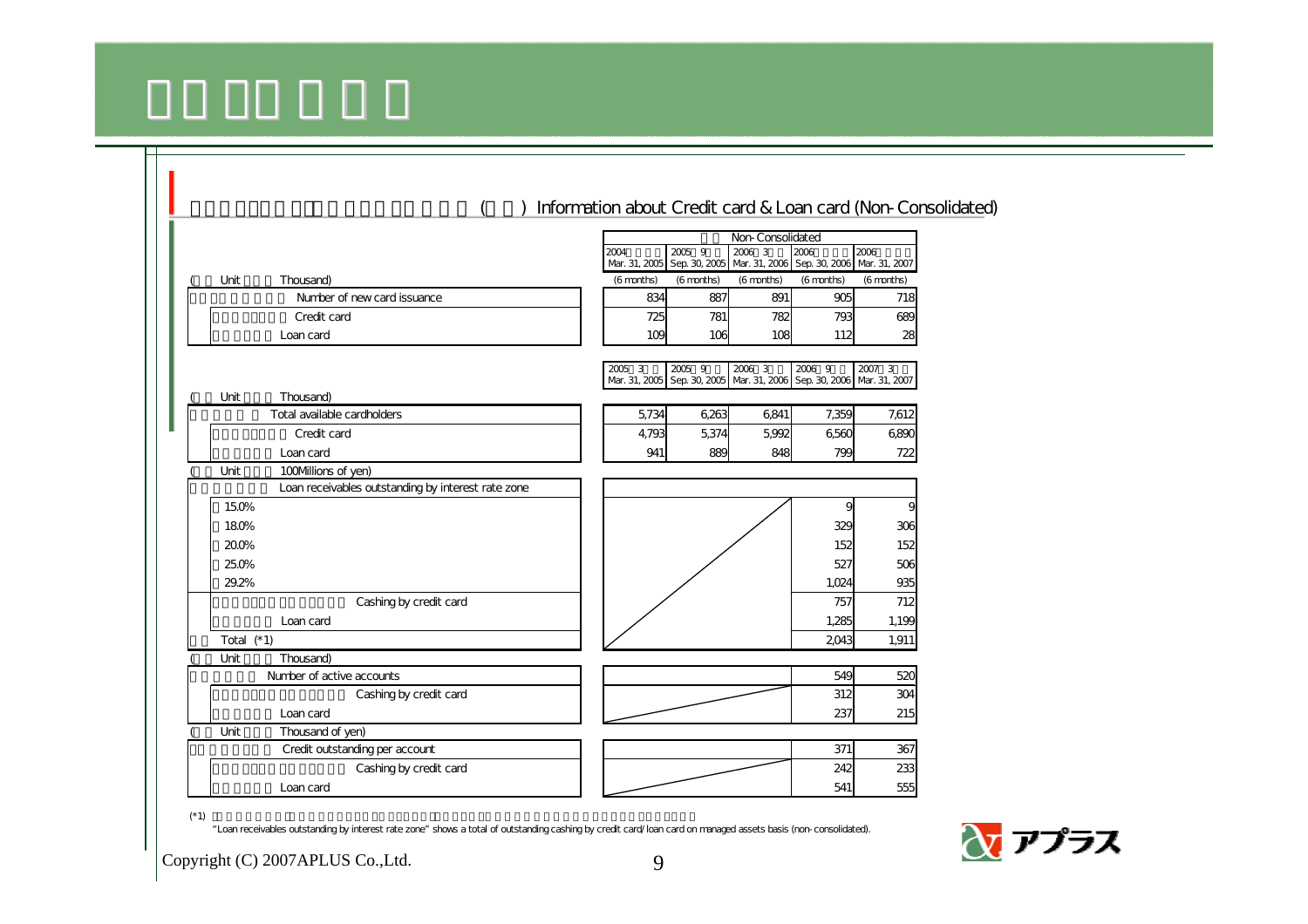|                                          |                         |                          |                         |                          |                         | Non-Consolidated         |                         |                          |                         |                          |
|------------------------------------------|-------------------------|--------------------------|-------------------------|--------------------------|-------------------------|--------------------------|-------------------------|--------------------------|-------------------------|--------------------------|
|                                          | 2005 3<br>Mar. 31, 2005 |                          | 2005 9<br>Sep. 30, 2005 |                          | 2006 3<br>Mar. 31, 2006 |                          | 2006 9<br>Sep. 30, 2006 |                          | 2007 3<br>Mar. 31, 2007 |                          |
| Unit<br>Millions of yen,                 |                         |                          |                         |                          |                         |                          |                         |                          |                         |                          |
| Funding structure                        | Balance                 | Weighted<br>average rate | Balance                 | Weighted<br>average rate | Balance                 | Weighted<br>average rate | Balance                 | Weighted<br>average rate | Balance                 | Weighted<br>average rate |
| Short-term debts                         | 136516                  | $Q\mathcal{P}$           | 163016                  | 05%                      | 187.696                 | Q4%                      | 191.700                 | Q7%                      | 195,100                 | 1.1%                     |
| Long-term debts, paid off within a year  | 94.520                  | 1.5%                     | 97.224                  | 1.1%                     | 104.144                 | $\Omega$ %               | 108400                  | 1.1%                     | 100784                  | 1.1%                     |
| (1)<br>Other long-term debt              | 154.210                 | 1.1%                     | 172599                  | 08%                      | 225,265                 | Q7%                      | 201.542                 | 1.0%                     | 162429                  | 1.2%                     |
| Commercial paper, paid off within a year | 7,300                   | $\Omega$ <sub>5%</sub>   | 20000                   | 02%                      | 57.700                  | 0.3%                     | 95700                   | Q5%                      | 89.300                  | $\Omega$ 8%              |
| Total                                    | 392546                  | $\sim$                   | 452839                  |                          | 574.806                 |                          | 597,343                 | $\blacksquare$           | 547.614                 | $\blacksquare$           |
| Millions of yen,<br>Unit                 |                         |                          |                         |                          |                         |                          |                         |                          |                         |                          |
|                                          | Balance                 | Ratio                    | Balance                 | Ratio                    | Balance                 | Ratio                    | Balance                 | Ratio                    | Balance                 | Ratio                    |
| Ratio of fix/floating interest rate      |                         |                          |                         |                          |                         |                          |                         |                          |                         |                          |
| Fix interest funding                     | 90.150                  | 23%                      | 113,708                 | 25%                      | 175,291                 | 30%                      | 191,396                 | 32%                      | 179,292                 | 33%                      |
| Floating interest funding                | 302396                  | 77%                      | 339,130                 | 75%                      | 399,515                 | <b>70%</b>               | 405.946                 | 68%                      | 368,321                 | 67%                      |
| Ratio of indirect/direct funding         |                         |                          |                         |                          |                         |                          |                         |                          |                         |                          |
| Indirect funding                         | 385.246                 | 98%                      | 432839                  | 96%                      | 517.106                 | 90%                      | 501.643                 | 84%                      | 458314                  | 84%                      |
| Direct funding                           | 7,300                   | 2%                       | 20,000                  | 4%                       | 57,700                  | 10%                      | 95700                   | 16%                      | 89.300                  | 16%                      |
| Commercial paper                         | 7,300                   | 2%                       | 20,000                  | 4%                       | 57,700                  | 10%                      | 95,700                  | 16%                      | 89.300                  | 16%                      |
| <b>Corporate Bonds</b>                   | $\Omega$                | O <sub>K</sub>           | $\Omega$                | <b>O</b>                 | $\Omega$                | O%                       | $\Omega$                | O <sub>N</sub>           | $\Omega$                | O%                       |
| Derivatives notional amount              |                         |                          |                         |                          |                         |                          |                         |                          |                         |                          |
| Cap                                      | 157,000                 |                          | 167.000                 | $\sim$                   | 135,000                 |                          | 130,000                 | $\blacksquare$           | 118000                  |                          |
| Securitization receivables               |                         |                          |                         |                          |                         |                          |                         |                          |                         |                          |
| Installment shopping credit              | 42536                   |                          | 29,125                  |                          | 19,524                  |                          | 12532                   | $\sim$                   | 47,805                  |                          |
| Loans                                    | 31,288                  |                          | 20554                   |                          | 21,044                  |                          | 13,410                  |                          | 18771                   |                          |



 $\blacksquare$